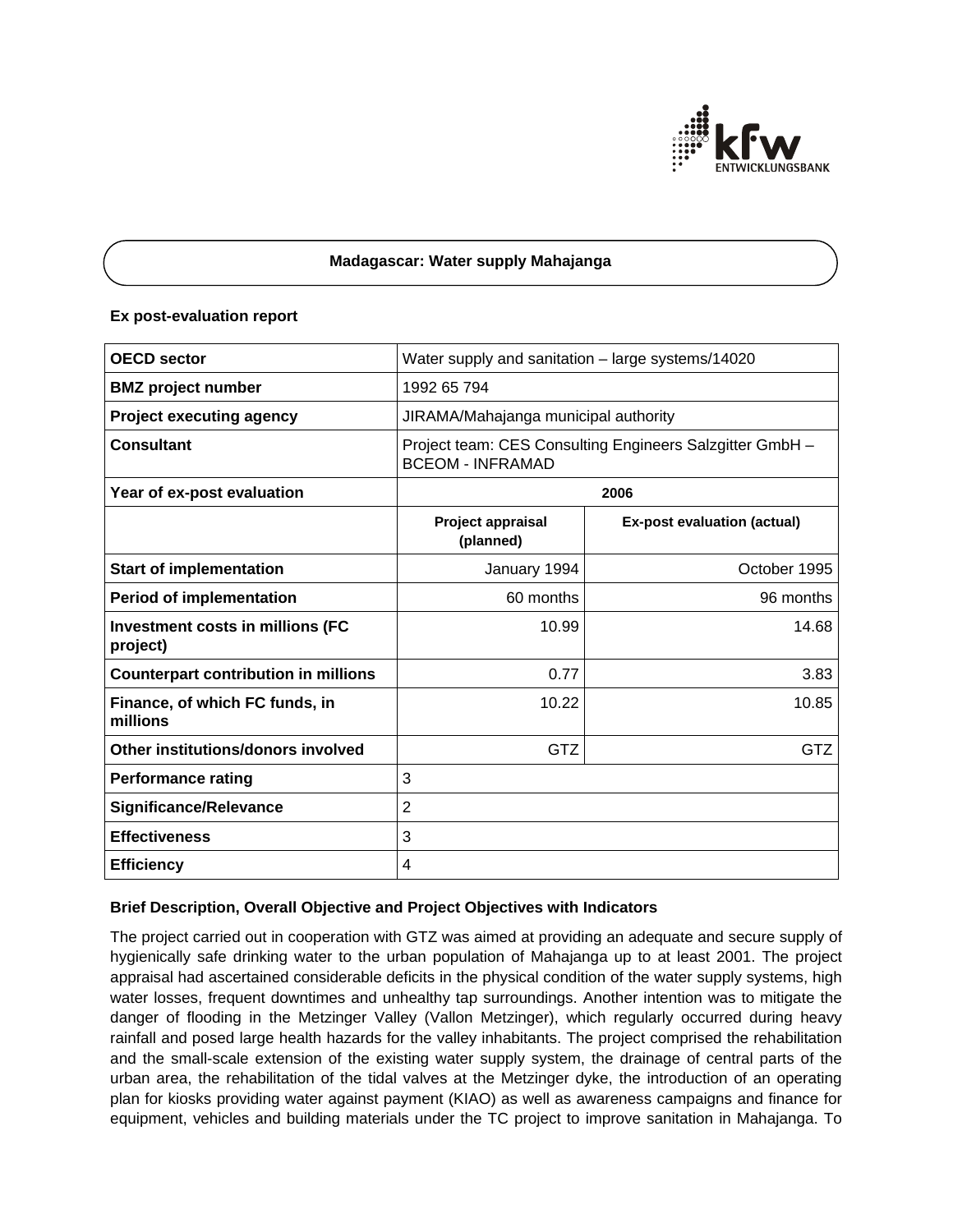protect the aquifer from salination a drilling campaign was also carried out for new production and monitoring wells in Well Field II.

The overall objective of the project was the reduction of health hazards for the urban population of Mahajanga as a result of the unsatisfactory supply of drinking water and flooding. No overall objective indicator was defined.

The project objectives were (i) the adequate and secure supply of hygienically safe drinking water up to at least 2001 and (ii) flood containment in the Metzinger Valley area.

To measure objectives achievement, indicators were defined on the reduction of unaccounted for water, the increase in the drinking water coverage index for the urban population, the availability of water at the mains and the water kiosks, on water quality and the extent of flooding in the Metzinger Valley area.

## **Project Design/Major Deviations from Original Planning and Main Causes**

Except for slight changes in the specification of inputs, the project was designed in line with the findings and recommendations in the project appraisal. It comprised the following measures:

- rehabilitation and small-scale extension of the existing water supply system (well installations, grids, overhead reservoirs, pumping station, kiosks, household connections),

- rehabilitation of the tidal valves at the Metzinger dyke, incl. bolstering the road embankment,

- drainage of central parts of the urban area (construction of about 35 km of drainage canals),

- introduction of an operating system for water kiosks, incl. awareness campaigns,

- finance for equipment, vehicles and building materials under the GTZ-assisted project to improve sanitation in Mahajanga. As part of the GTZ-assisted project an urban waste depot, drying beds for household sewage treatment sludge and 10 public toilets were installed at central locations in the town.

The construction measures for the water supply component were finally accepted in June 2001. The kiosk component carried out by GTZ had also been completed before the time of ex-post evaluation. According to the executing agency (JIRAMA) there are presently 251 kiosks installed. Of these, 50 were built under this project in newly developed town districts and 139 (planned: 124) were renovated under the GTZassisted project (financed by KfW). In addition, 11 public washing places (some at the same sites as the kiosks) were overhauled. The new operating plan for water against payment was implemented throughout.

The drilling campaign carried out to protect the aquifer (salination risk) comprised five new production wells and 10 piezometers (monitoring wells) in Well Field II. The drillings were successfully completed at the end of November 2004. Of the new wells only one has been attached to a supply line as the connection of the other wells is currently impossible for hydraulic reasons (limited capacity of supply line). Groundwater salination does not pose a large risk at present, since JIRAMA adheres to the recommendations on maximum conveyance-mass.

The construction works for the canal in the Metzinger Valley carried out under the GTZ-assisted project were completed at the end of 2000 and the canal has been in operation since.

Altogether, the project was appropriately designed to remedy the problems identified at project appraisal. Cooperation with GTZ proved to be worthwhile, the measures complemented each other well. In hindsight,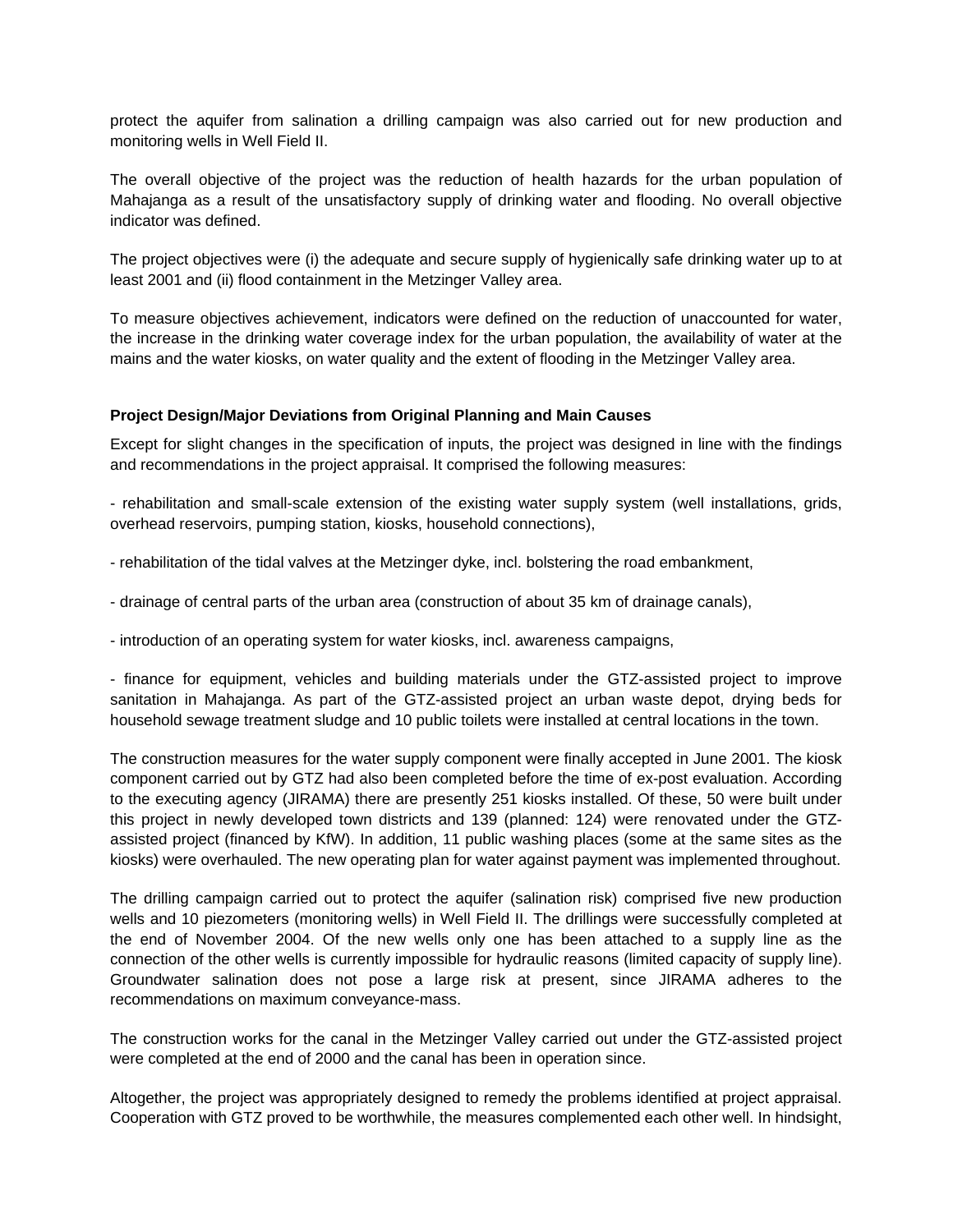however, it would have been better to introduce the pay kiosks scheme everywhere at the beginning, instead of confining it only to the new kiosks. The resulting lack of acceptance on the part of the users was allayed by additional GTZ efforts to raise awareness to pay for water.

With a view to sustainable water availability it would have made more sense to include the additional wells financed afterwards in the project earlier on and integrate them into a general hydraulic scheme.

## **Key Results of Impact Analysis and Performance Rating**

At present, the production installations operate practically 24 hours a day, which seriously handicaps well maintenance. One of the two main supply pipes has also reached its capacity limit, but raising supply via a second pipe, also connecting the four new wells, is presently unfeasible for hydraulic reasons. As the chlorine dosage units are faulty, chlorination is performed manually.

Due to the danger of salination, the pump capacity of all 11 production wells totalling 775 m<sup>3</sup>/h cannot be exceeded at present. This is why annual output has still been able to meet average but not peak demand.

Five years after commissioning, the installations are still in a satisfactory condition (except for the dosage units) and are generally properly operated. The system has a reported meter rate of 100% (ratio of household connections fitted with meters) and theoretically an adequate number of large water meters have been installed for proper management of the individual supply zones, incl. loss measurement and loss reduction. According to the operator, technical losses are low at 5%. The biggest problem are the high administrative losses, which are presumably due to faulty and irregular meter reading at the household connections, insufficient know-how about how household water meters function and illegal sales of drinking water.

So far, the operator has kept to the norms on maximum capacities recommended by the consulting engineer. At present, however, the physical chemical water analyses are not conducted frequently enough to ensure the requisite regular supervision of water quality. The results of water quality testing are not passed on promptly because the water samples need to be transported over a long distance to the project executing agency in the capital, and the same applies for the bacteriological water quality analyses. Response to risk is therefore not fast enough. To improve water quality supervision, a small local laboratory should be set up.

Of particularly favourable note are the total of 251 kiosks, which function well and are widely accepted by the target group. Water consumption is now paid regularly and at every standpost. Moreover, the kiosk scheme has also contributed to a considerable reduction in water wastage (due to water taps not having been been turned off fully). The kiosks and the washing places are properly run, the purchase price for the water is accepted by the users. Reportedly there is currently still a need for another 20 kiosks, primarily in the new residential areas in the northeast of the town. There are still some shallow wells which are mainly used for utility water (washing, cleaning), particularly in the rainy season. In the densely populated urban areas, however, these wells are not used any longer.

In part, there has been a tangible improvement in disposal facilities. Flooding has been substantially contained in the critical Metzinger Valley district. Nevertheless, due to cuts in budget allocation from central government to the municipalities, only a minimum of urban services (e.g. refuse collection and removal in the town centre) are rendered, despite the evident good intentions of the municipal authority to maintain the drainage infrastructure. The rudimentary sewage disposal system in the town centre, which was already heavily dilapidated at project appraisal, is not maintained at all by the municipal authority. The household treatment pits are not emptied either so the constructed drying beds are not used. The rather poorly regulated waste depot will soon be reorganized in the GTZ-assisted project so that refuse can be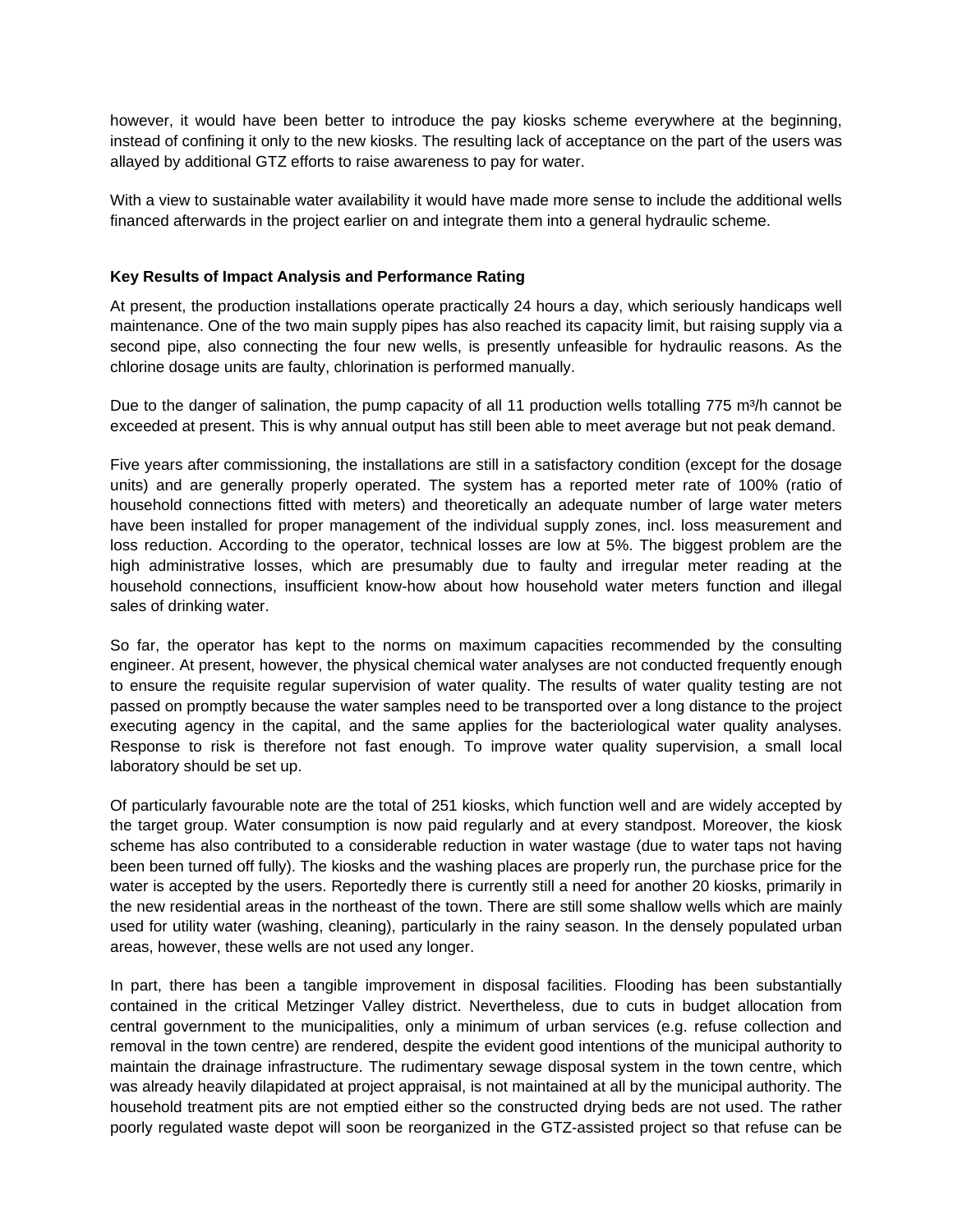properly deposited again. A positive aspect worth mentioning is a local NGO (supported by a French church institution) that produces compost at the dump and markets it successfully.

Overall, the main deficits are in the maintenance and servicing of project-financed installations, which is primarily attributable to current financial constraints on the operator and the municipal authority. This impairs the sustainability of the project, which has, however, already been in operation for about five years. How far things will improve in water supply in the foreseeable future depends on the successful completion of the rehabilitation measures at the project executing agency JIRAMA. The financial problems of the Madagascan municipalities can, however, only be remedied as part of large-scale decentralization.

From the target-group standpoint (about 188,000 inhabitants in 2006), the project (still) provides a reliable supply of water at affordable prices and is in brisk demand. In combination with a reduction of flooding in the Metzinger Valley, this has also improved the health status of the target group.

The target group of the project are particularly low-income parts of the population in the peripheral, underdeveloped residential areas and the flood-affected inhabitants of the Metzinger Valley. No quantitative poverty data on the target group is available, but from observations it can be classified as poor to very poor throughout, so the project has had a very substantial bearing on poverty.

Owing to groundwater protection through reduced water losses and the prevention of salination, the environmental impact is beneficial even though the project has not made any contribution to improving sewage disposal.

The argument at project appraisal was that the higher number and density of kiosks would relieve women's workload in fetching water in particular (shorter distances and waiting times) and ease strains due to poor health. The project was thus assessed as affording considerable scope for contributing to gender equality. We share this assessment at present. Women also collaborate very actively in the Associations de Quartier (AdQ) and frequently rent the kiosks.

In the project, the AdQs also functioned as contact partners for the kiosks and the drainage measures and were involved from the outset in the planning (e.g. locations) and also in the awareness measures for introducing the operating system for water against payment. The AdQs are also responsible for organising operations and maintenance of the tertiary pipe system and a large part of the kiosks. They are also in charge of assigning the population to community work and levying special rates in the case of larger repairs. The project was thus also aligned with participatory development/good governance.

Altogether, we assess the programme as follows:

For the most part, the project objectives were met. Unsatisfactory aspects, however, include inadequate unaccounted for water reduction and deficits in servicing the water supply systems. Moreover, only average, not peak, demand can be met. There are therefore current and medium-term risks for the sustainability of drinking water supply and the long-term project impacts. Considering the upcoming reorganization of the project executing agency JIRAMA, these risks ought to be limited, however. Due to the sustainability risks we assess the **effectiveness** of the project overall as **sufficient** (**Subrating 3**).

Measured by the specific investment costs, the objectives were attained with a reasonable input of funds. Production efficiency can therefore be attested to the project. The criterion of allocative efficiency has not been satisfied, however, due to the very small margin for dynamic operating cost recovery of only 108%, if we account for the very low collection efficiency of only 60%. Only 31% of the full dynamic costs are met, also accounting for collection efficiency. For the regional office of the executing institution there is little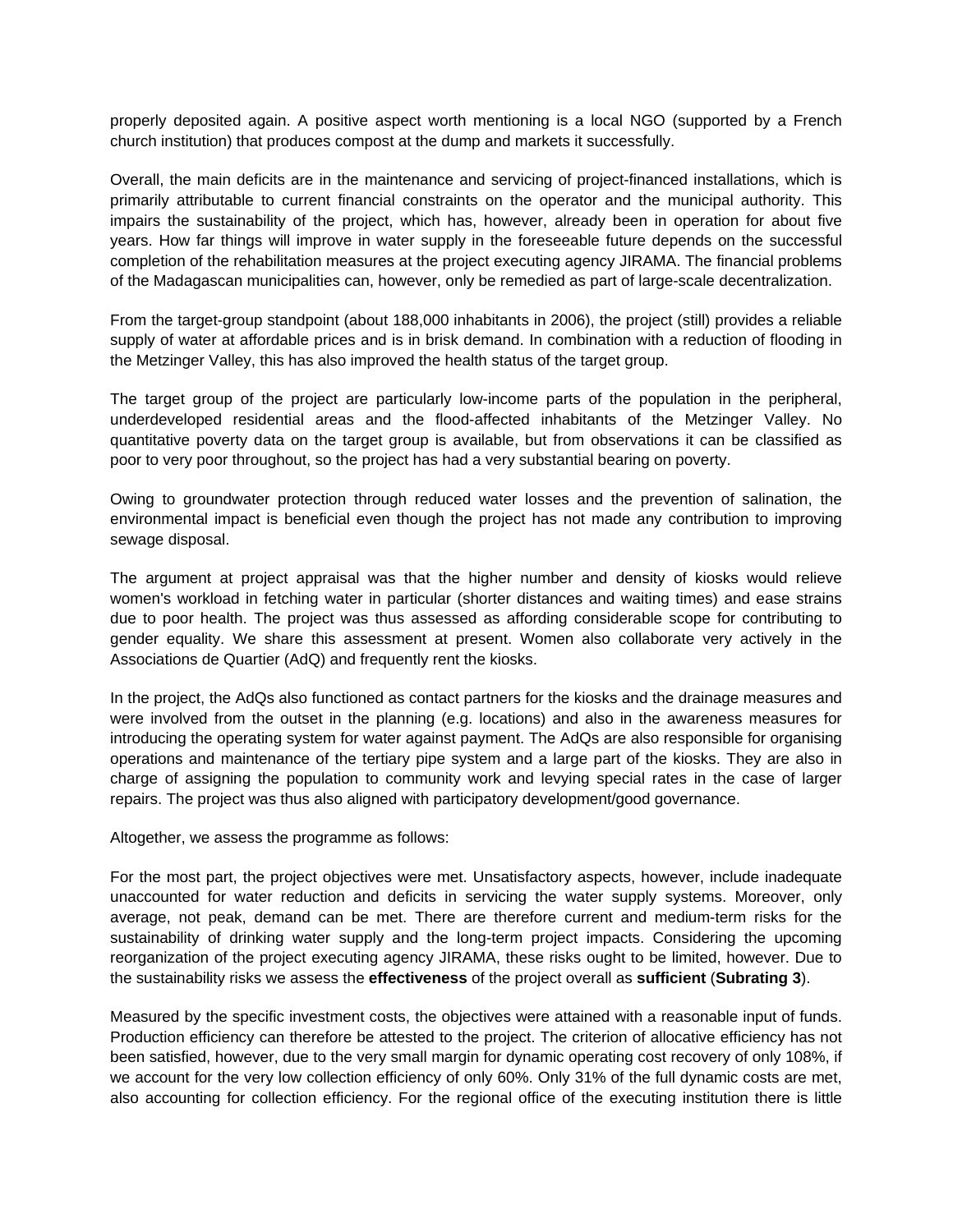incentive to improve cost-efficiency due to the lack of budgetary autonomy. Altogether, we judge the **efficiency** of the project on weighted average as **insufficient** (**Subrating 4**).

The health status of the population has improved considerably due to the project. Cholera incidence in particular has only been very sporadic since the abatement of the 1998/99 epidemic. The drainage measures in the Metzinger Valley in particular have contributed to this, which has made a tangible improvement to the quality of life for the poorer population. The shift from shallow wells to kiosks for drinking water supply has reduced potential health hazards in the urban areas. Shallow wells are still used in the new residential areas in northeast Mahajanga, reportedly only for utility water, but the rise in the incidence of diarrhoea in the rainy season suggests that they are also used as a source of drinking water. The overall objective was met in full as far as serious cholera infections are concerned, but the project was unable to contribute significantly to reducing cases of diarrhoea. It also had a broad impact on the city of Mahajanga and it was relevant in sanitation terms, especially as the beneficial impacts were obtained with a relatively small amount of funds. The project was therefore relevant. The pay kiosk scheme is a sectoral innovation nationwide. The project has therefore also had positive capacity impacts and is highly significant for this reason. We assess the **relevance and significance** of the project as **satisfactory**  (**Subrating 2**).

Weighing up the above subcriteria, we assess the **developmental efficacy** of the project as sufficient overall (**Rating 3**).

## **General Conclusions**

Crucial to the success of the pay water kiosk scheme was that it could tie in with existing organizational structures (groups of town districts) with high social cohesion and that the awareness measures were carried out over a long enough time. The TC component was of great importance here.

#### **Assessment criteria**

| Developmentally successful: Ratings 1 to 3 |                                                                |  |
|--------------------------------------------|----------------------------------------------------------------|--|
| Rating 1:                                  | Very high or high degree of developmental efficacy             |  |
| Rating 2:                                  | Satisfactory developmental efficacy                            |  |
| Rating 3:                                  | Overall sufficient degree of developmental efficacy            |  |
|                                            |                                                                |  |
| Developmental failures: Ratings 4 to 6     |                                                                |  |
| Rating 4:                                  | Overall slightly insufficient degree of developmental efficacy |  |
| Rating 5:                                  | Clearly insufficient developmental efficacy                    |  |
| Rating 6:                                  | The project is a total failure.                                |  |

**Performance evaluation criteria** 

The evaluation of the "developmental effectiveness" of a project and its classification during the ex-post evaluation into one of the various levels of success described in more detail below concentrate on the following fundamental questions:

- **Have the** project objectives **been achieved to a sufficient degree (project** effectiveness**)?**
- **Does the programme generate sufficient significant** developmental effects **(project** relevance **and** significance **measured in terms of the achievement of the overall developmental policy objective defined beforehand and its effects in political, institutional, socio-economic and socio-cultural as well as ecological terms)?**
- **Are the** funds/expenses that were and are being employed/incurred appropriate **with a view to achieving the objectives and how can the programme's microeconomic and macroeconomic impact be measured (**efficiency **of the programme design)?**